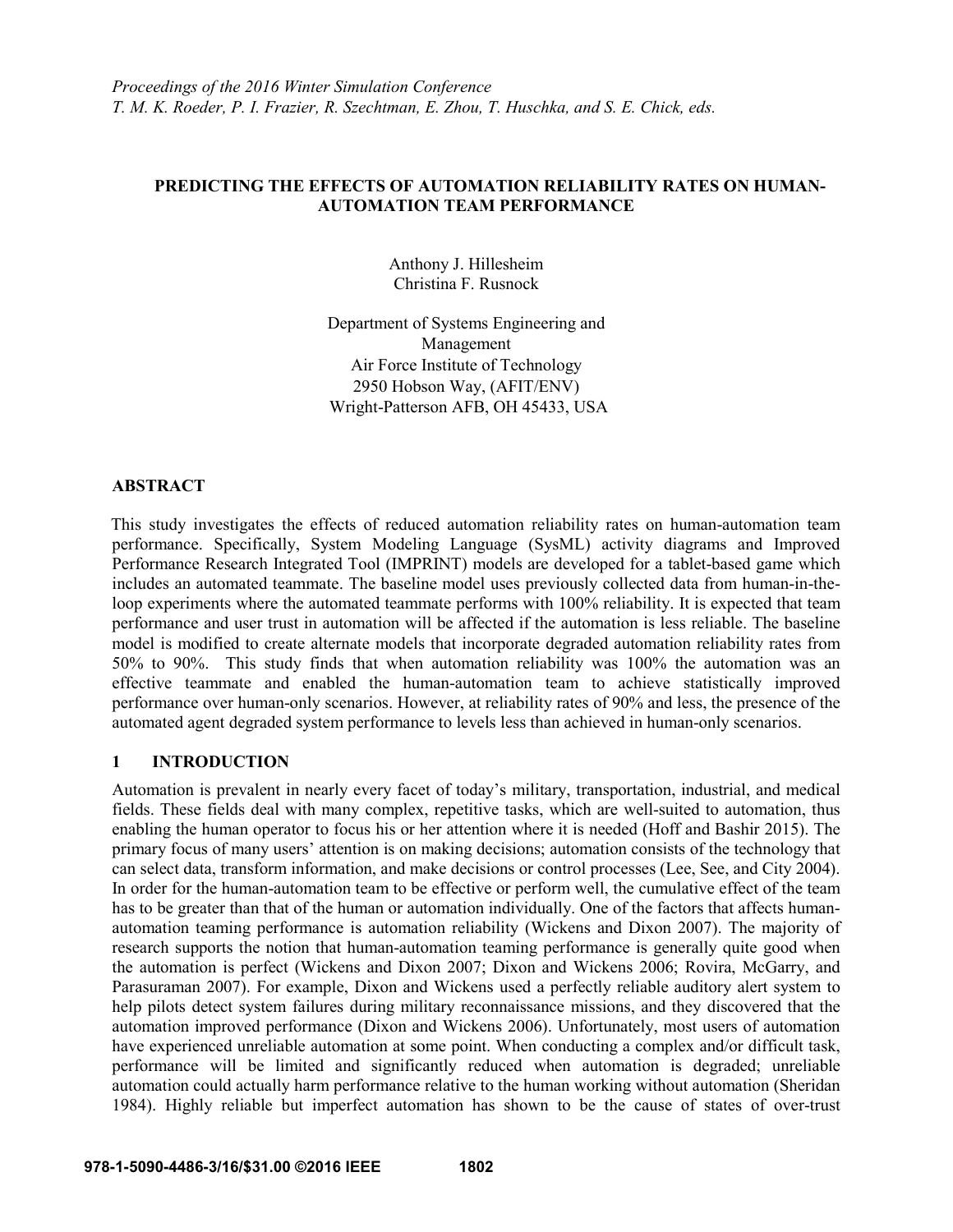(Parasuraman and Miller 2004), over compliance (Parasuraman and Manzey 2010) and reliance issues (Dixon, Wickens, and Mccarley 2006). While studies have examined the use of automation reliability as an aid to the user (Dixon and Wickens 2006; Wickens and Dixon 2007; Parasuraman and Manzey 2010) there is a lack of depth in the literature that addresses when an automated agent, who acts like a teammate rather than an aid, suffers from reduced reliability. Previous work found that systems using diagnostic automation experience positive performance when the automation had a reliability greater than 80%, neutral performance from 70% to 80% and negative performance when the automation's reliability was less than 70% (Dixon and Wickens 2006; Wickens and Dixon 2007; Maltz and Shinar 2003; Parasuraman and Manzey 2010). This paper extends this line of research by exploring the performance effects on human-automation teams when the automated agent is not perfectly reliable.

Two common forms of automation reliability errors are false alarms and misses (Dixon, Wickens, and Mccarley 2006). False alarms and misses directly affect both user reliance and compliance. Reliance pertains to the human operator's state when an alert or alarm is silent, meaning everything is "ok" (Dixon and Wickens 2006). Over-reliance on automation can create "automation-induced complacency," in which the automation is operating at a high level of reliability (but not perfectly), enabling the human operator to be lulled into a false sense of security, thus resulting in the human not detecting occasional automation failures (Singh, Tiwari, and Singh 2009). Inversely, compliance addresses the operator's response when the alarm sounds--whether true or false (Dixon and Wickens 2006). Wickens and Dixon examined false alarms and misses in terms of automation reliability as they pertain to unmanned aerial vehicles (UAVs). As previously discussed, perfect automation reliability had a beneficial effect on the human-automation system performance (Dixon and Wickens 2006). When using an automation reliability rate of 67%, the human-automation system performance was severely reduced and in some instances, the performance was worse than a human performing the tasks without the automation (Dixon and Wickens 2006). In an effort to further understand the impact on performance, the effects on user compliance and reliance were also examined. It was found that automation false alarms decreased system failure detection rates and increased system failure detection times compared to when the human performed the tasks without the automation (Dixon and Wickens 2006). Additionally, when exploring degraded automation reliability and reliance; it was found that an increased miss rate negatively affected user reliance and users became less trusting of the automation (Dixon and Wickens 2006). In a similar study, Roivra, McGarry, and Parasuraman conducted an experiment examining several levels of automation reliability and how performance was affected. They found that lower levels of automation reliability led to greater cost in decision-making accuracy and decreased performance (Rovira, McGarry, and Parasuraman 2007). Additionally, they found that as automation reliability increased, complacency increased (Rovira, McGarry, and Parasuraman 2007).

The focus of this paper is on how reduced reliabilities affect human-automation *team* performance, where the automation is not just a decision aid but an "equal" teammate. This research hypothesizes that because team members fill a unique role on the team, interdependence, reliance, and expectations are higher for team members than for decision aids. This relationship amongst team members will demand high reliability from each teammate, with reduced reliability affecting both the automation's actions and the team interactions. To ensure a teaming scenario, this paper focuses on pairing an autonomous agent with the human to create a synergistic effect in which the human-automation team out performs either the automation or the human alone.

The work conducted in this paper leverages the advantages provided by the Improved Performance Research Integrated Tool (IMPRINT) and simulation in general. Simulation provided a means with which to examine how reduced automation reliability rates have the potential to affect human-automation team performance. Additionally, the simulations were conducted at no cost and in a low-risk environment. Simulation was also able to provide practical and timely results for analysis. This allowed for an increase in efficiency when exploring multiple alternative models.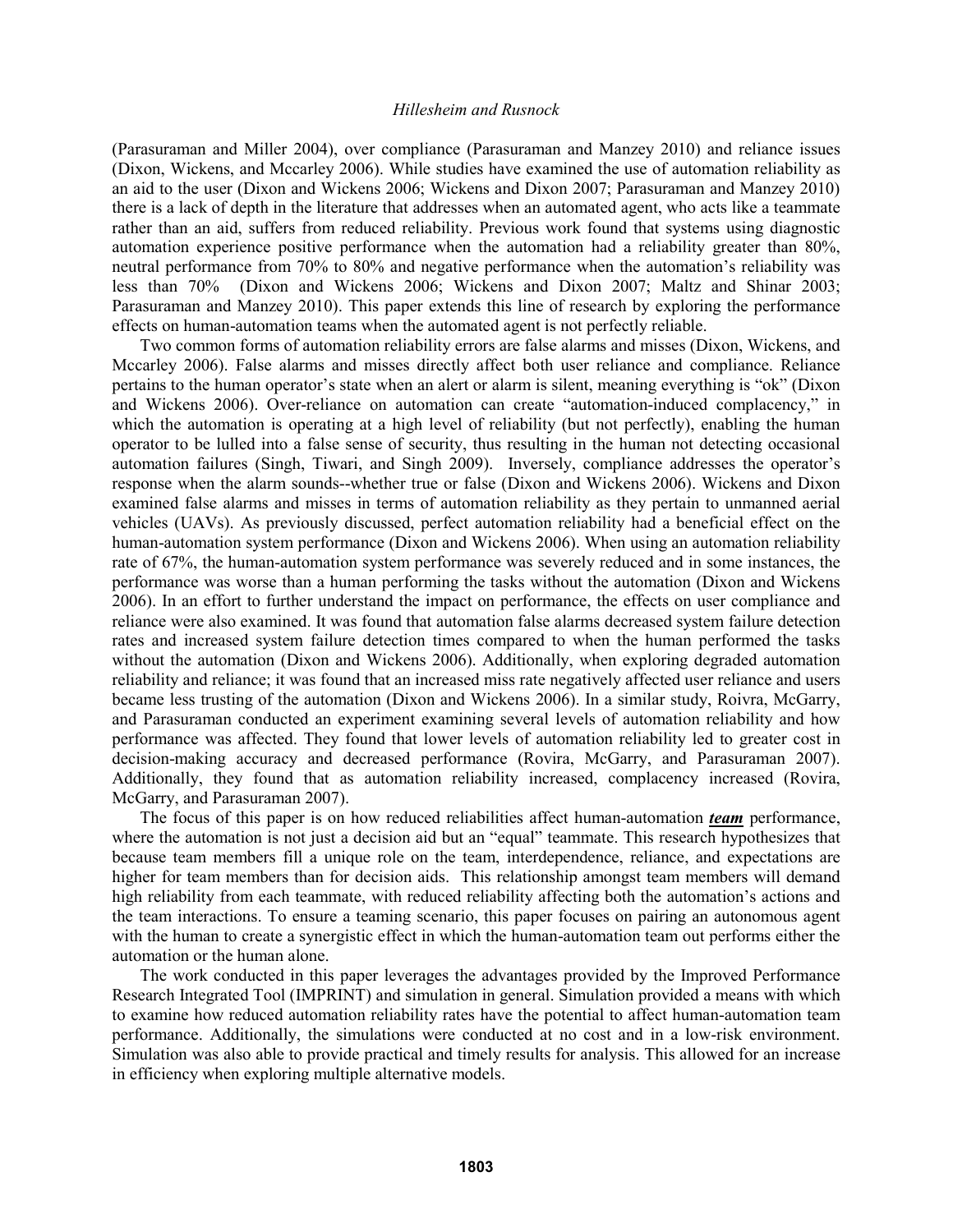## **1.1 Purpose**

The purpose of the research is to explore how human-automation team performance is affected by varying levels of automation reliability. Varying levels of automation reliability have been studied in previous experiments and research; however, little research has been conducted using an automated agent that works together with the human as a teammate, rather than working as an aid. By working as a teammate, the automation is able to complete tasks and make decisions without human supervision. It is hypothesized that when the automated teammate has reduced levels of reliability; the overall team performance will suffer. However, it is expected that just as imperfect human teammates can still be an asset to a team, imperfect (but highly reliable) automated teammates will also make a positive contribution to the human-automation team.

## **2 APPLICATION ENVIRONMENT**

To explore the effect of automation reliability rates on team performance, it was necessary to select an application environment in which the human and the automation interact as a team, rather than the automation operating independently, as an aid, or under supervisory control. Thus, an environment in which tasks are highly integrated and there is a high level of human-automation interaction was necessary. The system selected for this research was the tablet computer game *Space Navigator*, a custom route-creation game similar to Harbormaster and Flight Control. The game consists of activities that are completed by the human, the automated agent, or both. The game contains four stationary planets present on the screen. Each planet is one of four colors: red, green, blue, or yellow. Spaceships are randomly generated on the sides of the screen at an interval of one spaceship every two seconds. Spaceships continue to appear until an allotted time of five minutes is over. Each spaceship is red, green, blue, or yellow. The player must direct each spaceship to the correct destination planet of corresponding color (e.g. red spaceship to red planet) by drawing a trajectory line on the game touch screen using his/her finger. The spaceship then follows this drawn trajectory route at a constant rate. If desired, trajectories may be re-drawn; this is often done to avoid a collision or account for dynamic changes in the environment. Points are earned when a ship successfully reaches its destination planet or traverses any of a number of small bonuses that appear throughout the play area. Upon reaching its destination planet, a spaceship disappears from the screen. When spaceships collide, points are lost and each spaceship involved in the collision is lost. Additionally, small bonuses appear in random locations throughout execution. If the path of a given spaceship crosses over one of these bonuses, it is `picked up' and a point bonus is given. The player loses points for allowing spaceships to traverse `no-fly zones' that move to different random locations on the screen at a set time interval. In the human-in-the-loop experiment, the game features 100% reliable straight-line automation, which draws straight lines from the spaceships to the planets with a trigger rate of 2 seconds (meaning that the automation draws the route if the spaceship has been on-screen for 2 seconds without the human creating a route). The environment allows for the automation's and the human's actions to affect each other. The environment also creates the opportunity for the human-agent team performance to be better than that of the human or automation alone. It is important to note that the automation does not feature collision avoidance, thus enabling the automation to serve as a team member and not a perfect solution capable of replacing the human player. Because the automation does not feature collision avoidance, human involvement results in higher performance than if the automated agent were to operate on its own. Figure 1 depicts the game environment with an annotated screen capture from Space Navigator, which illustrates the elements of the game described herein.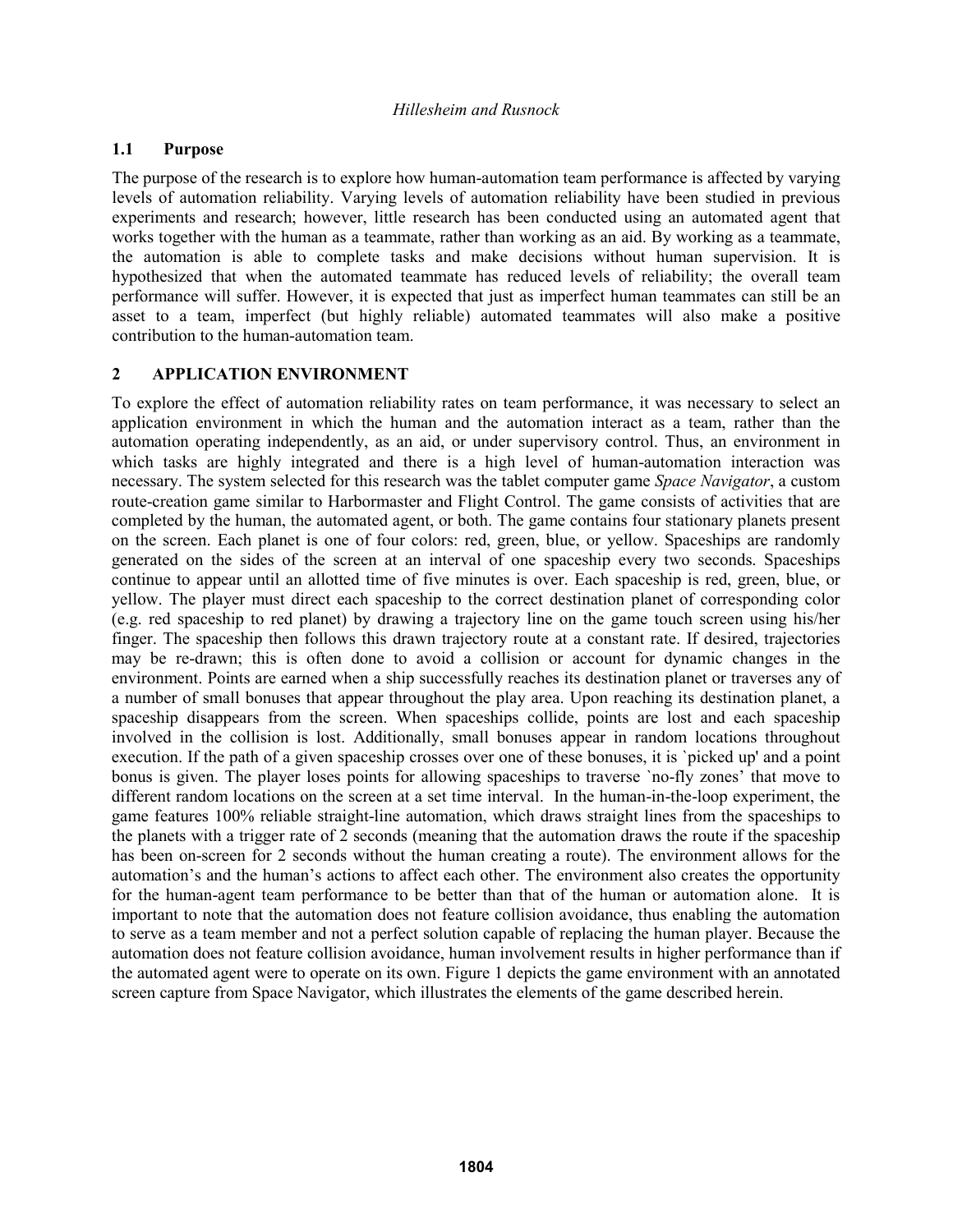



Figure 1: Space Navigator application environment.

## **3 METHOD**

The first step in the procedure was conducting a human-in-the-loop experiment. This experiment was previously conducted and the results were used for this paper (Bindewald, Miller, and Peterson 2014). The second step consisted of modeling the application environment as a Systems Modeling Language (SysML) activity diagram. The activity diagram allowed for the conceptual model to be transferred to a diagram that consists of activities and functions with decision logic and flow. The activities and functions with decision logic and flow on the activity diagram were then transferred to an IMPRINT simulation model. IMPRINT is a discrete-event simulation software tool that allows for the modeling of human performance and analysis of human performance with a graphical user interface. The software allows for the use of task-network models that provide a visual representation of tasks performed by human operators (Mitchell 2009). This established a baseline model which captured all of the tasks that both the user and the automation completed during game play. The baseline model was validated using data previously collected on 36 subjects that played in the application domain with 100% reliable automation. Once the baseline model was validated, an alternate model was created. The alternate model addressed the reduction in automation reliability. IMPRINT simulated operator performance under automation reliability rates of 50%, 60%, 70%, 80%, 90%, and 100%. The results of the simulation were then compared against each other and the baseline model. Figure 2 below depicts an overview of the methodology for this study.



Figure 2 : Modeling and Simulation Process.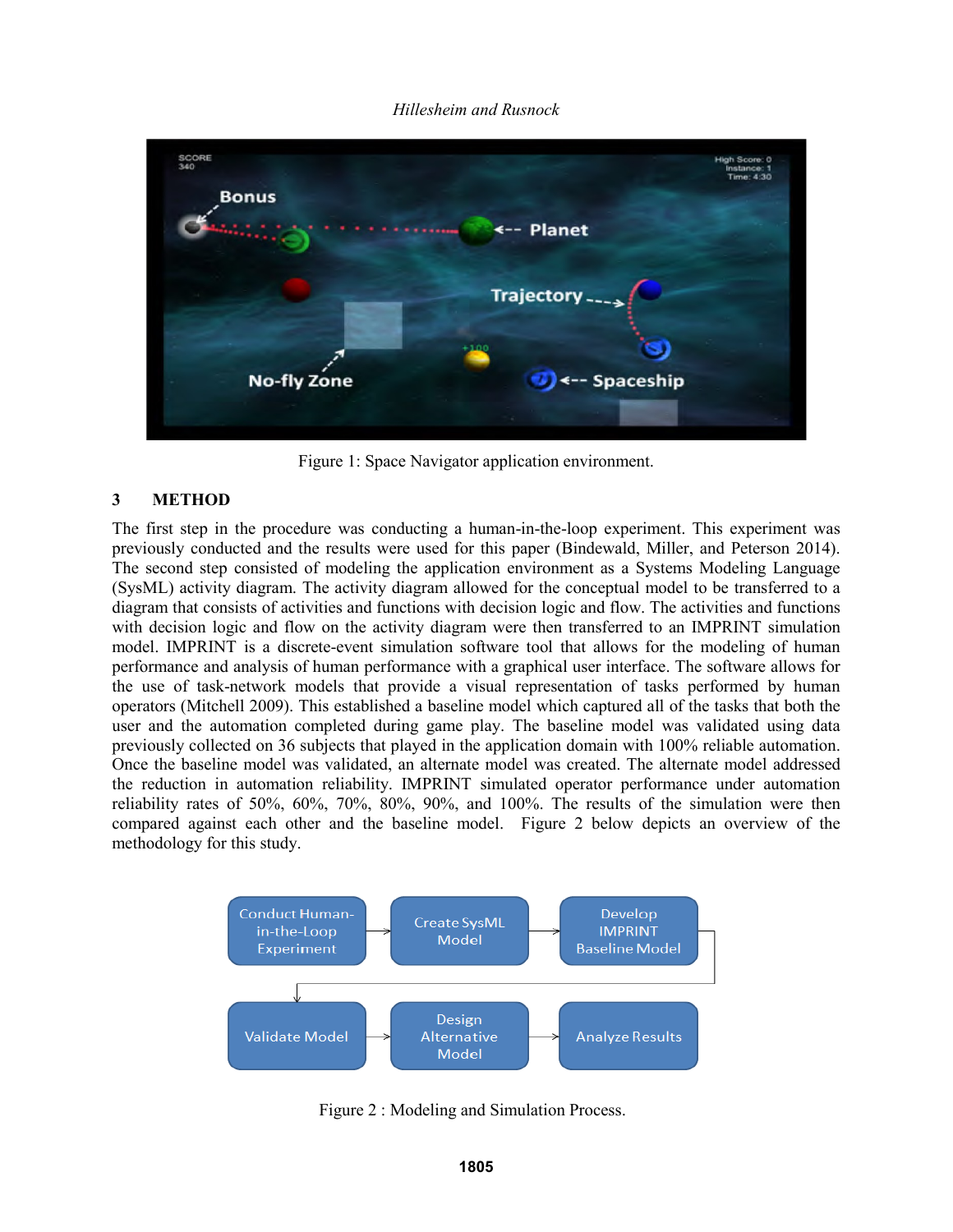## **3.1 Human-In-The-Loop Experiment**

The experiment involved 36 volunteers with an average age of 32.5 years and a range of 22 to 39 years. A total of 30 males and 6 females participated. The experimental procedure consisted of a within subjects design in which each participant completed 16 five-minute games of *Space Navigator*. The first five games contained no interaction from an automated agent and were used as participant training sessions. Following the training, participants completed three experimental sessions. Experimental sessions included 4 five-minute games: one manual and then three with three differing automated agents, each with its own route-generation strategy. While three different automated agents were utilized in the experiment, only the agent with the straight-line strategy was of interest for this reliability simulation study. The straight-line strategy draws straight-line routes (i.e. shortest, most direct path) from the ship to the corresponding planet and was 100% reliable. Since only this agent is analyzed in this simulation study, the participant data from the three games  $(3 \text{ games} \times 36 \text{ participants} = 108 \text{ games})$  that contained straight-line automation were used to populate and validate the model (Bindewald, Peterson, and Miller 2016).

#### **3.2 SysML Model Development**

After the human-in-the-loop experiment was conducted, an Activity Diagram was created using SysML. SysML is a general-purpose graphical modeling language that is useful for analysis, specification, design, verification and validation of complex systems (Steiner, Moore and Friedenthal 2014). The usability of the language extends to modeling human, automated, human-automation, and data centric systems (Steiner, Moore, and Friedenthal 2014). SysML facilititates the application of model-based systems engineering that provides several benefits: flow-based behavior, constraints on physical and performance properties, as well as structrucal classification of systems (Steiner, Moore and Friedenthal 2014).

Figure 3 shows the activity diagram which consists of multiple elements that provide clarity in understanding the activities and the flow of tasks. The elements include action nodes, control nodes, pins, and flows. The action nodes are the "transformers" of the process. The action nodes take inputs and transform them into outputs. The inputs and outputs are denoted by activity pins. The flows connect the output of one action and connect it to the input of another action.

The activity diagram includes the actions of both the automation and the human operator. The diagram includes all of the appropriate actions and decision necessary to accurately depict the functions of the system. This diagram provides the basis for task networks within IMPRINT.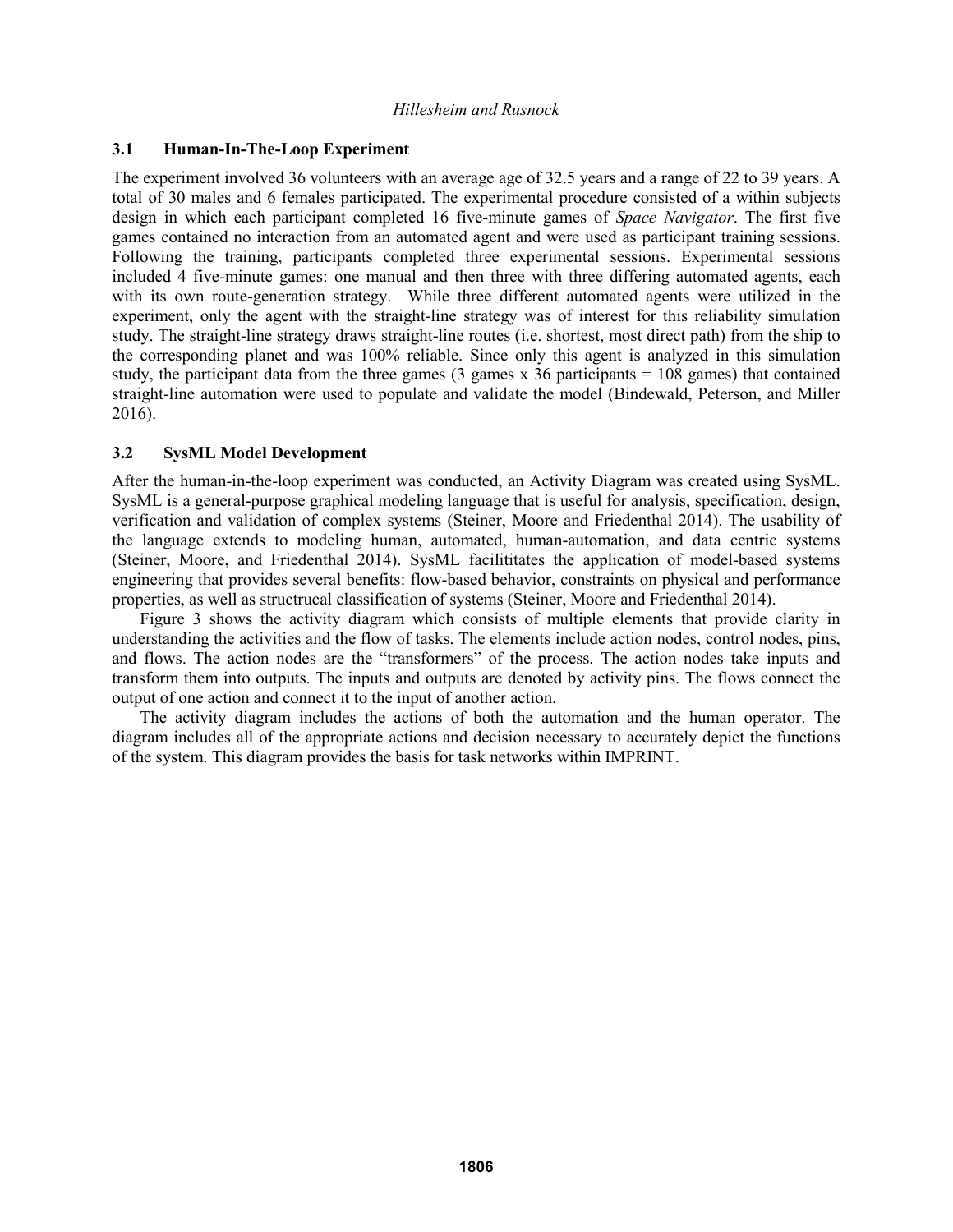

Figure 3: SysML Activity Diagram.

# **3.3 Imprint Baseline Model Development**

As previously mentioned, IMPRINT provides an environment with which simulations can be performed to study human-system performance. The task networks developed in the activity diagrams were transferred to this modeling environment, capturing the flow of actions and decision logic. The completion of the IMPRINT model required determining task time probability distributions as well as probability functions relating to the successful completion or failure of certain tasks. Using the data from the human-in-the-loop experiment, the baseline model was created.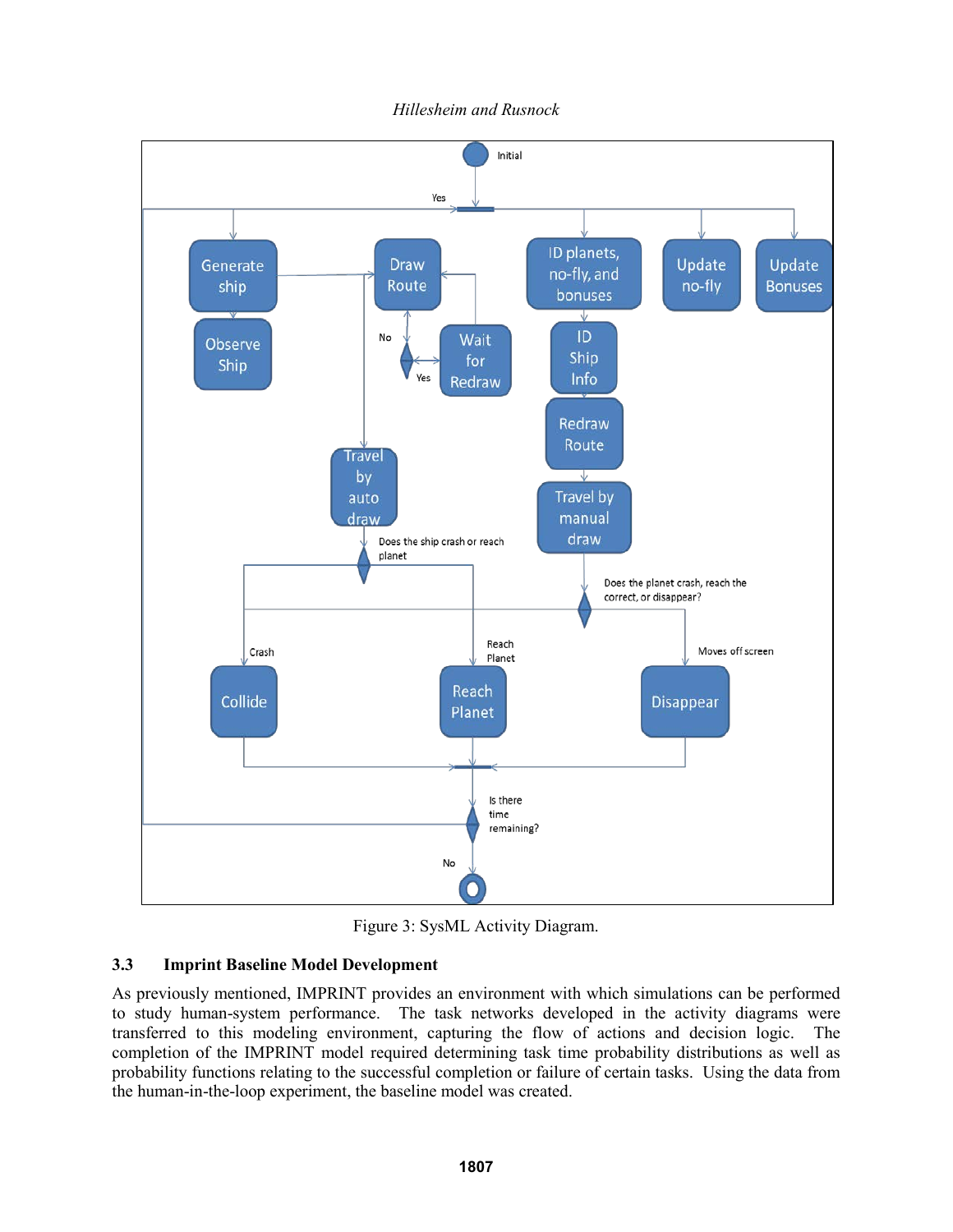As seen in Figure 4, the baseline model task network is composed of three different task types. The purple tasks denote tasks performed by the automated agent, the blue tasks denote human player tasks, and the green tasks denote game environment tasks. Starting at the top of Figure 4, the first task flow is generating ships. The task depicts the system creating ships throughout the entire game. The "Draw Route" task does not begin until there are ships on screen without routes and will continue to loop on itself while there are ships on screen without routes. The task also accounts for the human user redrawing and will wait to redraw routes. The "Wait for Redraw" task stems from the need for the automation to wait for the human player while he or she redraws a route. The "Travel if by auto draw" task models a ship traveling on a route drawn by the automation. This task accounts for the ship picking up bonuses and/or flying through "no-fly zones". The model also accounts for the background activities that occur throughout the game. The "Update no-fly zones" task models the system updating the zones every thirty seconds. The "Update Bonus Locations" task ensures that every thirty seconds the game is populated with three new bonus orbs. The "Operate clock" task is used to control the length of each game. The games are five minute in length.



Figure 4: Baseline Model in IMPRINT.

The bottom of Figure 4 depicts the tasks the human user accomplishes to identify the game background and redraw routes if he or she does not agree with the automated routes drawn. The "Identify planets, no-fly zones, and bonuses" task accounts for the user examining all of the background game information. Once the human user has accomplished this task, he or she will move on to identifying all pertinent ship information such as the automated route drawn, if the ship is projected to collect bonuses, pass through a no fly zone, or potentially collide with another ship. The task also ensures there are ships on screen before it passes to redrawing routes. Before the "Redraw automated route by human player" task begins, the release condition ensures that there are ships with automatically drawn routes and that there are ships on screen.

After traveling, a ship has two possible outcomes if it is traveling on an automated route, collide or reach the correct planet. The automation will not draw a ship off-screen. However, if the ship is traveling on a human-generated route, the ship can collide, reach the correct planet, or disappear. If the ship goes to the "Collides" task, the task will account for the loss of 100 points. The "Reaches Planet" task increases score by 100 points. The final task encompasses when a ship disappears. The task "Disappears" accounts for when a ship with a manually draw route goes off-screen.

#### **3.4 Model Validation**

Before performing validation with the model predicted score data, we first confirm that the data meet the assumptions of normality. Figure 5 presents the normal probability plot to demonstrate that deviations are minimal and the data are normally distributed. The associated Shapiro-Wilk goodness-of-fit test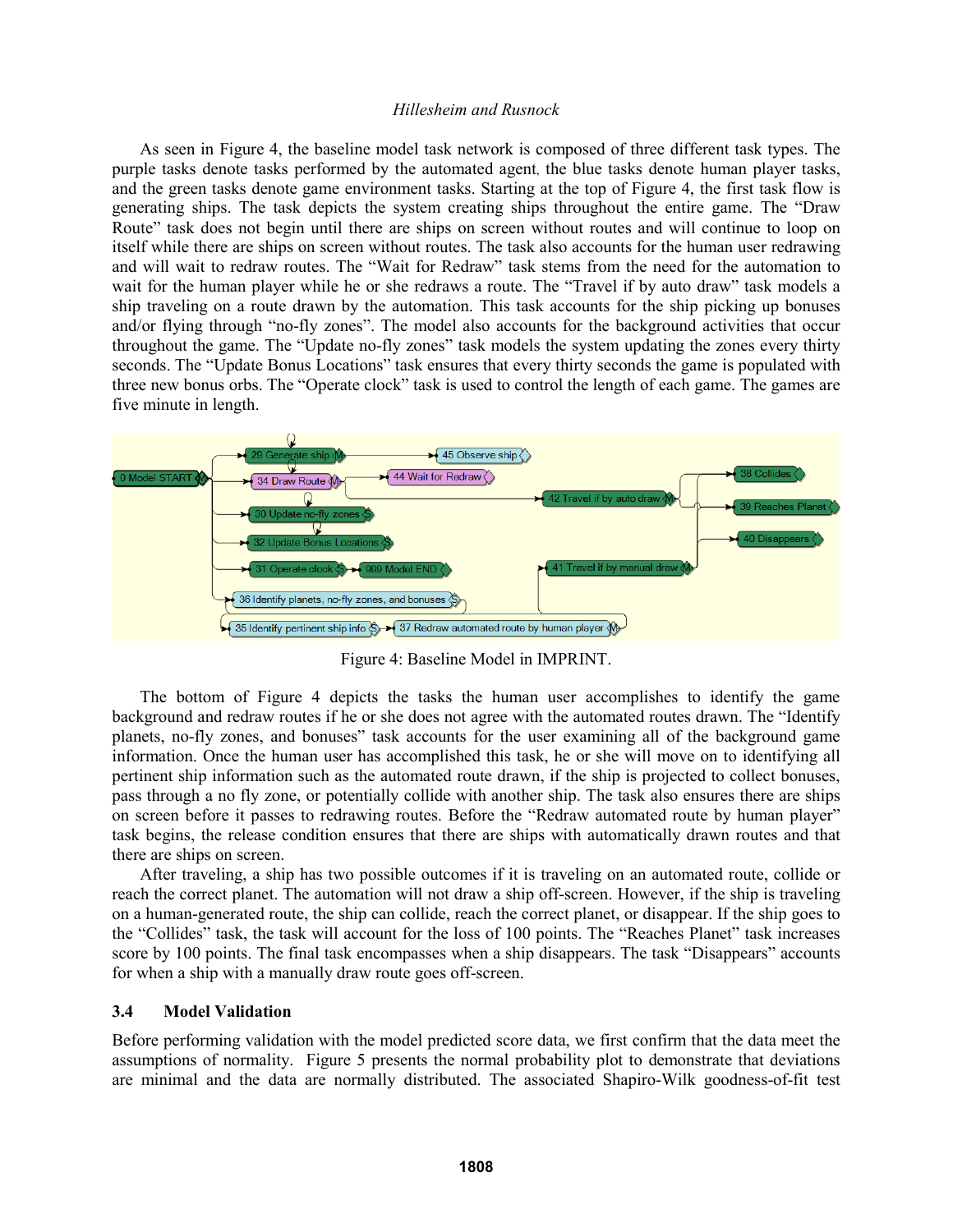yielded a p-value of .9914, thus the null hypothesis is not rejected and there is not significant evidence to state that the data are not normal.



Figure 5: Simulated data results.

Figure 6 depicts the simulated predicted score data against the human-in-the-loop score data and shows that the means over-lap. The results of the two-sample t-test comparing simulated and real score data provide a p-value of .9965 for the two-tail test, indicating there is not a statistically significant difference between the predicted and measured score.. This means that there is insufficient evidence that the model produces results which differ from the real system; therefore, the baseline model is considered valid.

| ⊿ <del>▼</del> Real Data                   |                                                                                                                         |                                                                              |                                                               |                                            |  |  |
|--------------------------------------------|-------------------------------------------------------------------------------------------------------------------------|------------------------------------------------------------------------------|---------------------------------------------------------------|--------------------------------------------|--|--|
|                                            | <b>Quantiles</b><br>⊿                                                                                                   |                                                                              | Summary Statistics<br>⊿                                       |                                            |  |  |
| ٠                                          | 100.0% maximum<br>99.5%                                                                                                 | 10660<br>10660                                                               | Mean<br>Std Dev                                               | 7117.037<br>1622.0013                      |  |  |
| 2000<br>8000<br>4000<br>6000<br>10000<br>o | 97.5%<br>90.0%<br>75.0%<br>quartile<br>50.0%<br>median<br>25.0%<br>quartile<br>10.0%<br>2.5%<br>0.5%<br>0.0%<br>minimum | 10081.25<br>9095<br>8127.5<br>7165<br>6137.5<br>5129<br>3401.5<br>430<br>430 | <b>Std Err Mean</b><br>Upper 95% Mean<br>Lower 95% Mean<br>N. | 156.07715<br>7426,4418<br>6807.6323<br>108 |  |  |
| Simulated Data                             |                                                                                                                         |                                                                              |                                                               |                                            |  |  |
|                                            |                                                                                                                         |                                                                              |                                                               |                                            |  |  |
|                                            | $\triangle$ Quantiles                                                                                                   |                                                                              | $\triangle$ $\triangleright$ Summary Statistics               |                                            |  |  |
|                                            | 100.0% maximum<br>99.5%                                                                                                 | 9610<br>9610                                                                 | Mean<br>Std Dev                                               | 7116.2037<br>1090.2557                     |  |  |
|                                            | 97.5%<br>90.0%<br>75.0%<br>quartile<br>50.0%<br>median<br>25.0%<br>quartile                                             | 9121.25<br>8600<br>7885<br>7100<br>6300                                      | <b>Std Err Mean</b><br>Upper 95% Mean<br>Lower 95% Mean<br>N  | 104.9099<br>7324.1753<br>6908.2321<br>108  |  |  |

Figure 6: Simulated and Real Data Statistics

## **3.5 Experimental Design and Alternative Model Development**

To capture differing reliability rates, the baseline model was modified in several ways. First, a new task node was created called "Travel to incorrect planet." This task accounts for a ship traveling along an incorrectly drawn route. The node assumes that the time a ship spends traveling along an incorrect route is distributed as a Weibull distribution with the following parameters (5, 1). This task assumes that the amount of time it takes a ship to travel to an incorrect planet will be similar to the time it takes a ship to travel to the correct planet. The differing rates of reliability are captured in the "Travel if by auto draw" node. A random number is generated and compared against the following reliability rate setting. The model is run with six reliability rate settings: 50%, 60%, 70%, 80%, 90%, and 100%. The ending effects account for either correctly drawing the route or sending the ship to the "Travel to incorrect planet" node. The "Travel to incorrect planet" node feeds into the existing "Redraw automated route by human player" node (or the "Collision" node in the event that a collision occurs when traveling along the incorrect route, prior to human correction). The "Redraw automated route by human player" node captures the human redrawing a route to correct the erroneous route due to automation failure. This node has the same task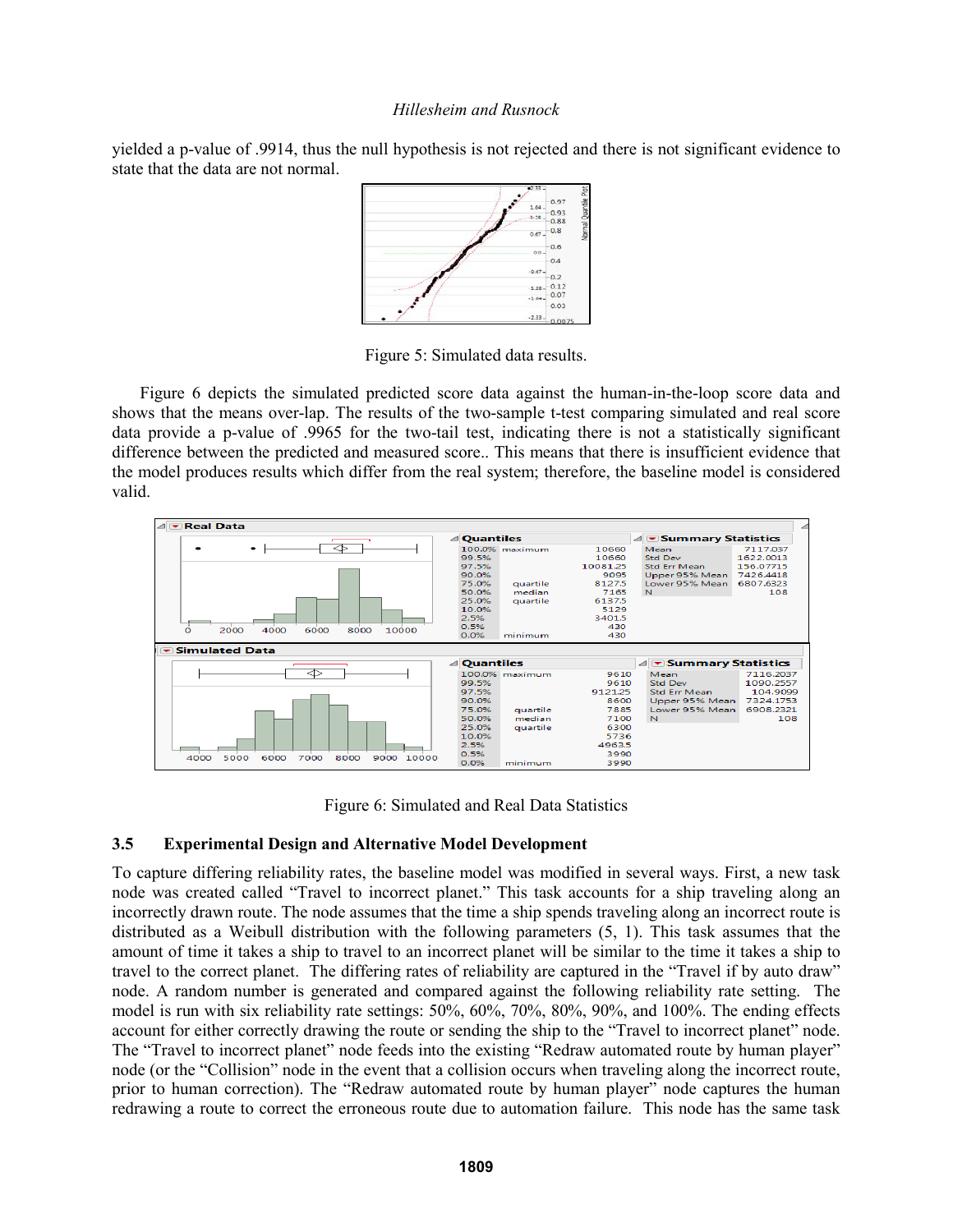time distributions and probability outcomes as any other human redraw. Thus, it is assumed that the redraw behaviors are the same as when the ship is traveling on a correct route. Figure 7 shows the alternative model.



Figure 7: Alternate Model.

## **4 RESULTS AND DISCUSSION**

A One-way ANOVA was performed to determine if there was a statistical difference between each of the score means of the automation reliability rates. The analysis of variances showed that the effect of automation reliability significantly influenced score,  $F(5, 251) = 996.9143$ ,  $MSE = 1.4277e+9$ ,  $p < .0001$ . Figures 8 and 9 provides the results of the Tukey's HSD for the team score at each of the predetermined reliability rates: 100% (*M* = 7116.203, *SD* = 1090.26), 90% (*M* = 4119.6, *SD* = 1247.23), 80% (*M* = 2864.4, *SD* = 1246.55), 70% (*M* = 1394.9, *SD* = 1130.71), 60% (*M* = 311.0, *SD* = 1194.84), and 50% (*M*  $=$  -1250.5, *SD* = 1204.30). Based on a Tukey's value of *CD* = 2.8534, all groups statistically differed from all other groups. As expected, with decreasing levels of automation reliability, the overall performance decreases.



Figure 8: Means of reduced automation reliability rates.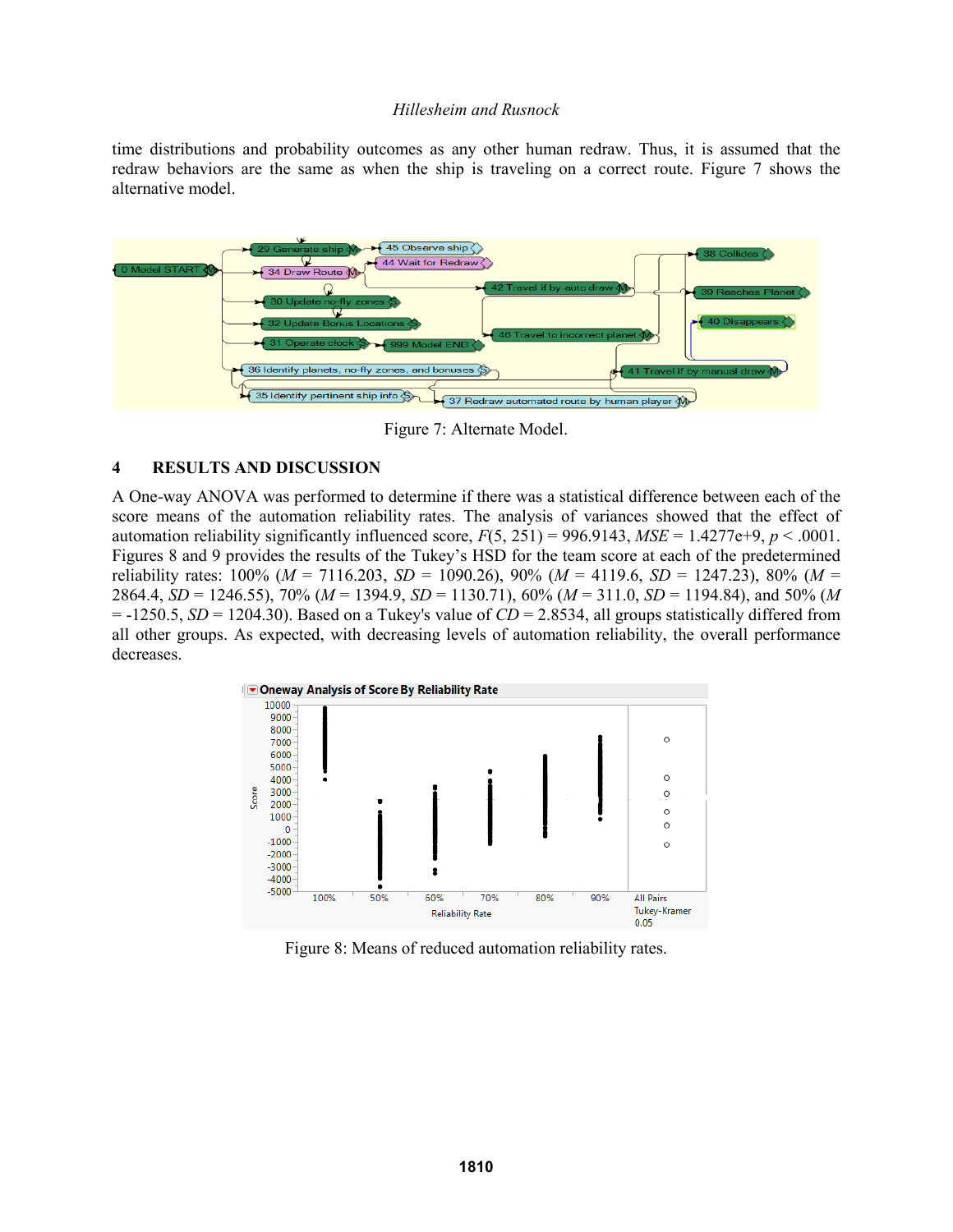| <b>Reliability Rate</b> | <b>Score</b>                                                            |   |  |
|-------------------------|-------------------------------------------------------------------------|---|--|
| <b>One-way ANOVA</b>    | $[F(5, 251) = 996.9143, p = 0.000]$<br>95% CI<br><b>Tukey Groupings</b> |   |  |
| 100%                    | (6908, 7324)                                                            | A |  |
| 50%                     | $(-1400,-1101)$                                                         | В |  |
| 60%                     | (162, 459)                                                              | C |  |
| 70%                     | (1254, 1536)                                                            | D |  |
| 80%                     | (2709, 3019)                                                            | Е |  |
| 90%                     | (3964, 4275)                                                            | F |  |

Figure 9: Tukey Table for Varying Reliability Rates and Score.

The purpose of the research is to explore how human-automation team performance is affected by the level of automation reliability. Due to the inter-connected nature of teaming, this research hypothesized that reliability would negatively impact team performance, However, it was expected that imperfect, but highly reliable (e.g. 90% reliable) automation make a positive contribution to the human-automation team. Since each reliability rate produced statistically significant lower team performance, this indicates that the human-automation team performance is highly sensitive to the automation's reliability level. In the human-only trials, the players' the mean score was 5027. Thus only perfectly reliable (100% reliable) automation is effective in aiding human-automation team performance. All of the reduced reliability scenarios, produced mean scores lower than the human-only scenarios, thus the automated teammate was hindering, rather than helping, the team's performance.

Figure 10 provides the linear regression for predicted score based on reliability rate. From the regression equation we find that reliability rates of 92% and higher are expected to improve team score beyond human-only trials. This trend aligns with (Scerbo 1996) who found that with certain teaming tasks, the reliability of the automated teammate must be greater than 95% reliable (Scerbo 1996) in order to benefit from the automation. Although other researchers, such as Wickens and Dixon, have found benefits in automation with reliability levels as low as 70% (Dixon and Wickens 2006), these studies typically involve the use of an automated decision aid. The finding of this research supports the hypothesis that human-automation teaming may require higher levels of automation reliability than traditional automation aids.



Figure 10: Linear Regression for Score and Reliability Rate.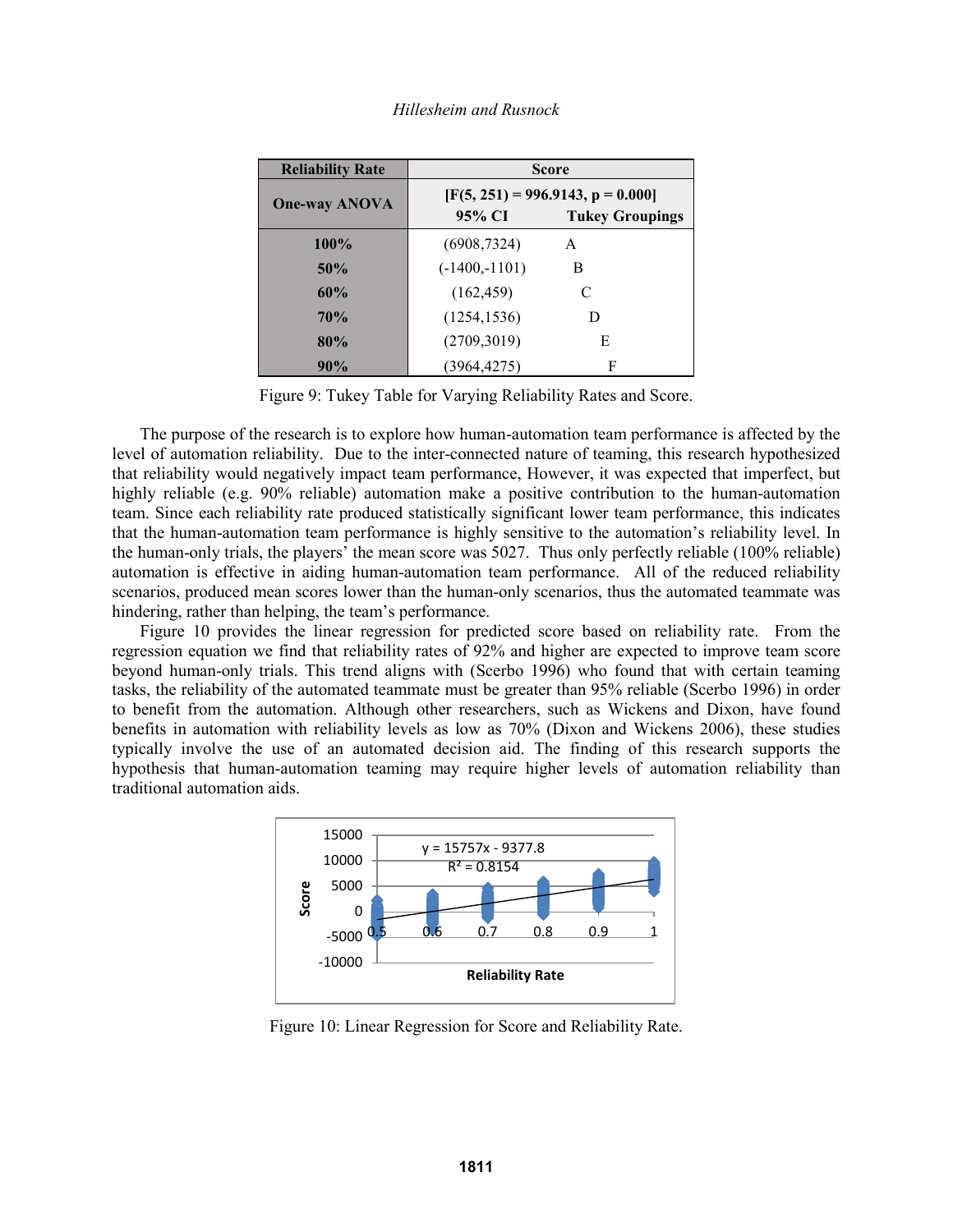## **5 CONCLUSIONS**

This study sought to use simulation to understand the effects of automation reliability in a collaborative human-automation teaming scenario. The use of SysML modeling provided the framework for all tasks performed in the application environment. Implementing the SysML task network into IMPRINT enabled a simulation-based analysis of automation reliability. As anticipated, lower levels of automation reliability result in lower levels of human-automation team performance. While perfect automation enabled improved performance over human-only scenarios, reliability thresholds at 90% and below negated the value of the automation. The implication of this finding could affect autonomous system design, in that it may necessitate very high reliability requirements. If a system is being designed in which the automation acts as an independent teammate, it is likely that the automation will have to be designed and tested to have a reliability rate that is greater than 90%.

## **5.1 Future Research**

The current IMPRINT model captures expected performance outcomes from degraded automation reliability, by modeling the human taking on the task of correcting routes which were incorrectly drawn by the automation. Thus the human is "re-doing" work that was erroneously performed by the automation. In addition, it would be quite likely that reduced automation reliability would reduce the human's reliance on the automation, and thus instead of just "fixing" the automation's errors, the human would pre-emptively perform some of the route-generation tasks currently performed by the automation. The current IMPRINT model does not include this additional operator-initiated trust behavior. Prior research demonstrates that reduced reliability results in reduced compliance and/or reliance, which in turn impacts human-automation performance (Dixon and Wickens 2006; Wright et al. 2013; Parasuraman and Miller 2004; Dzindolet et al. 2003; Hoffman, Lawson-Jenkins, and Blum 2006). Further iterations of this model could incorporate these trust-based behaviors.

In an effort to investigate the results presented in this analysis, a follow-on human-in-the-loop study that examines the relationship between reliability rates, performance, and user compliance is currently being conducted. The purpose of the follow-on human-in-the-loop study is to corroborate the findings of this paper, as well as highlight any shortcomings in the model created for reduced reliability. The study will also examine reliability levels between 90% and 100% to investigate the hypothesis from the linear regression analysis that high rates of reliability could yield improved performance over the human operating alone. The information gathered from this experiment will help to understand the relationship between trust and reliability for human-automation teaming, and how this relationship differs when the automation is not just a decision aid, but an autonomous teammate.

## **ACKNOWLEDGMENTS**

The views in this article are those of the authors and do not necessarily reflect the official policy or position of the Department of the Air Force, Department of Defense, nor the U.S. Government. The authors gratefully acknowledge the support of the Air Force Office of Scientific Research.

## **REFERENCES**

Bindewald, J. M., M. E. Miller, and G. L. Peterson. 2014. "A Function-To-Task Process Model For Adaptive Automation System Design." *International Journal of Human-Computer Studies* 822–834.

- Bindewald, J. M., G. L. Peterson, and M. E. Miller. 2016. "Clustering-Based Online Player Modeling." *International Joint Conference on Artificial Intelligence (IJCAI) - Computer Games Workshop*.
- Dixon, S. R., and C. D. Wickens. 2006. "Automation Reliability In Unmanned Aerial Vehicle Control: A Reliance-Compliance Model of Automation Dependence in High Workload." *Human Factors* 48(3): 474-86.